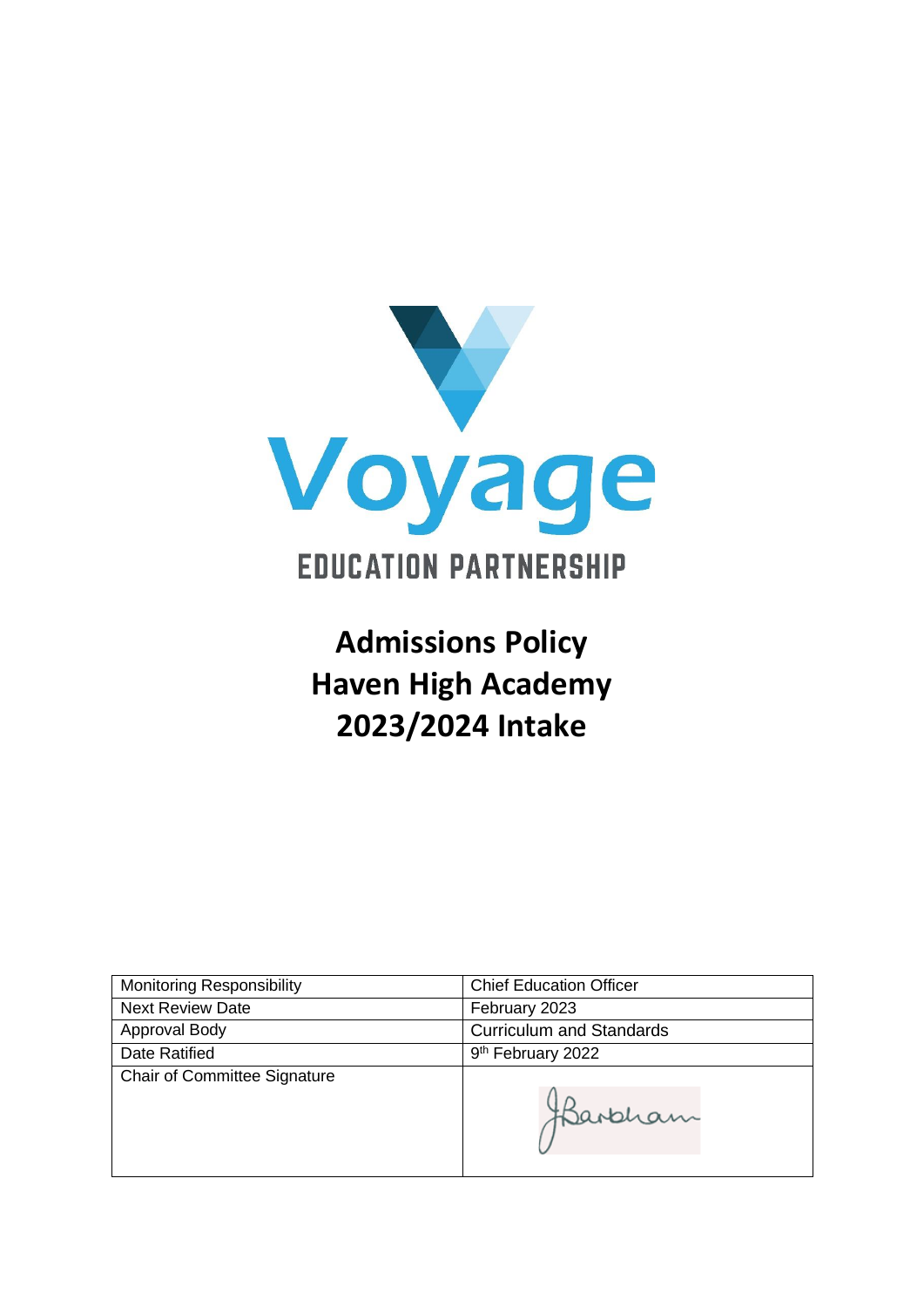

## **Admission Policy 2023/2024 Intake**

#### **1. Introduction**

Haven High Academy is part of Voyage Education Partnership (the Academy Trust). The Academy Trust is the admission authority for the school and therefore set the admission arrangements.

These arrangements will apply to all admissions from September 2023 including in-year admissions.

It is important that any applicants for year 7 in the academic year 2023-2024, and in years going forward, are aware the Tollfield Campus is where the year group will be based. All other year groups will be based on our Marian Campus.

#### **2. Legal framework**

These arrangements are in line with legislation and the School Admissions Code 2021 and designed to ensure there is a fair admissions procedure for all applicants.

#### **3. Published admission number**

The school's published admission number is 255 for pupils in year 7.

#### **4. Applying for a place**

Arrangements for applications for places at Haven High Academy will be made in accordance with Lincolnshire County Council's co-ordinated admission arrangements; parents resident in Lincolnshire can apply online at [www.lincolnshire.gov.uk/schooladmissions,](http://www.lincolnshire.gov.uk/schooladmissions) they can also apply by telephone, or ask for a hard copy application form, by telephoning 01522 782030.

Parents resident in other areas must apply through their home local authority.

Haven High Academy will use the Lincolnshire County Council's timetable published online for these applications and the relevant Local Authority will make the offers of places on their behalf as required by the School Admissions Code.

For entry into Year 7 in September we will allocate places to parents who return an application before we consider any parent who has not returned one.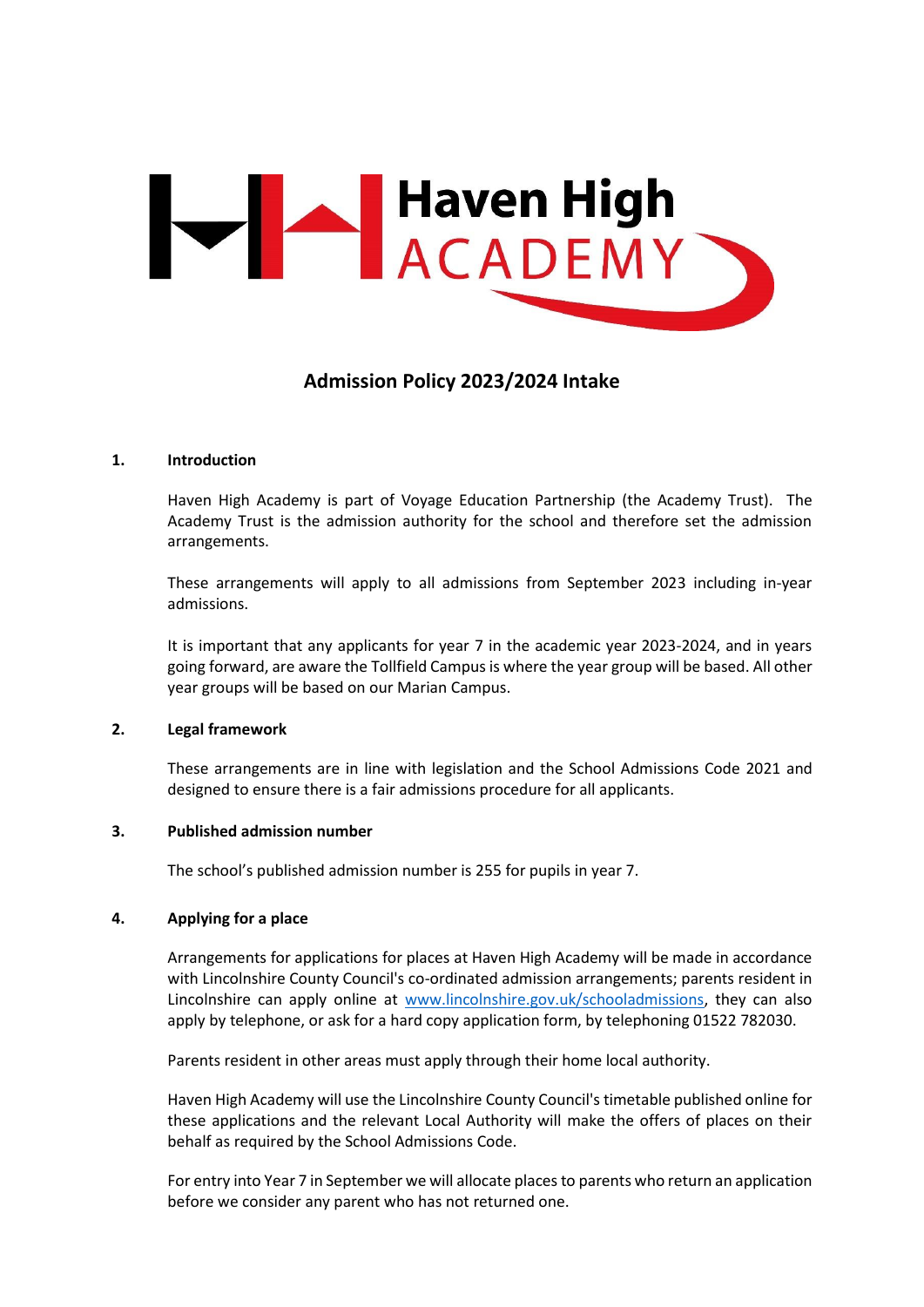### **5. Admission of children outside their normal age group**

Parents may seek a place for their child outside of their normal age group, for example, if the child is gifted and talented or has experienced problems such as ill health. Parents wishing to make these requests must contact their home local authority for guidance on the procedure to follow.

Parents resident in Lincolnshire should call 01522 782030 or e-mail: schooladmissions@lincolnshire.gov.uk for advice on the procedure to follow.

It is important for parents to note that they will have the opportunity and responsibility to provide whatever evidence they wish to support their request.

Haven High Academy will make decisions on the basis of the circumstances of each case and in the best interests of the child concerned. This will include taking account of:

- the parent's views;
- any available information about the child's academic, social and emotional development;
- where relevant, their medical history and the views of a medical professional;
- whether they have previously been educated out of their normal age group;
- any evidence that the child may naturally have fallen into a lower age group if it were not for being born prematurely
- the views of the head teacher

#### **6. Over subscription criteria**

Where there are more applications than places available and after the admission of children with an Education Health & Care Plan (EHCP) that names the school, applications will be prioritised with the following oversubscription criteria. The oversubscription criteria are listed in order. Words marked with a number, for example 1, 2 and 3 are explained separately in the definition and notes section.

- A. Looked after children and all previously looked after children, including those children who appear to have been in state care outside of England and ceased to be in state care as a result of being adopted (1).
- B. There is a brother or sister (2) at the school who will still be attending when the child is due to start or (2) on roll at the school at the time of application.
- C. The school is the nearest one to the home (3) address, as defined in note 4.
- D. The distance from the home (3) to the school, priority will be given to the child living closest the school, as defined in note 5.

If the distance criterion is not sufficient to distinguish between two or more applicants for the last remaining place, then a lottery will be drawn by an independent person, not employed by the school or working in the Children's Services Department at the Local Authority.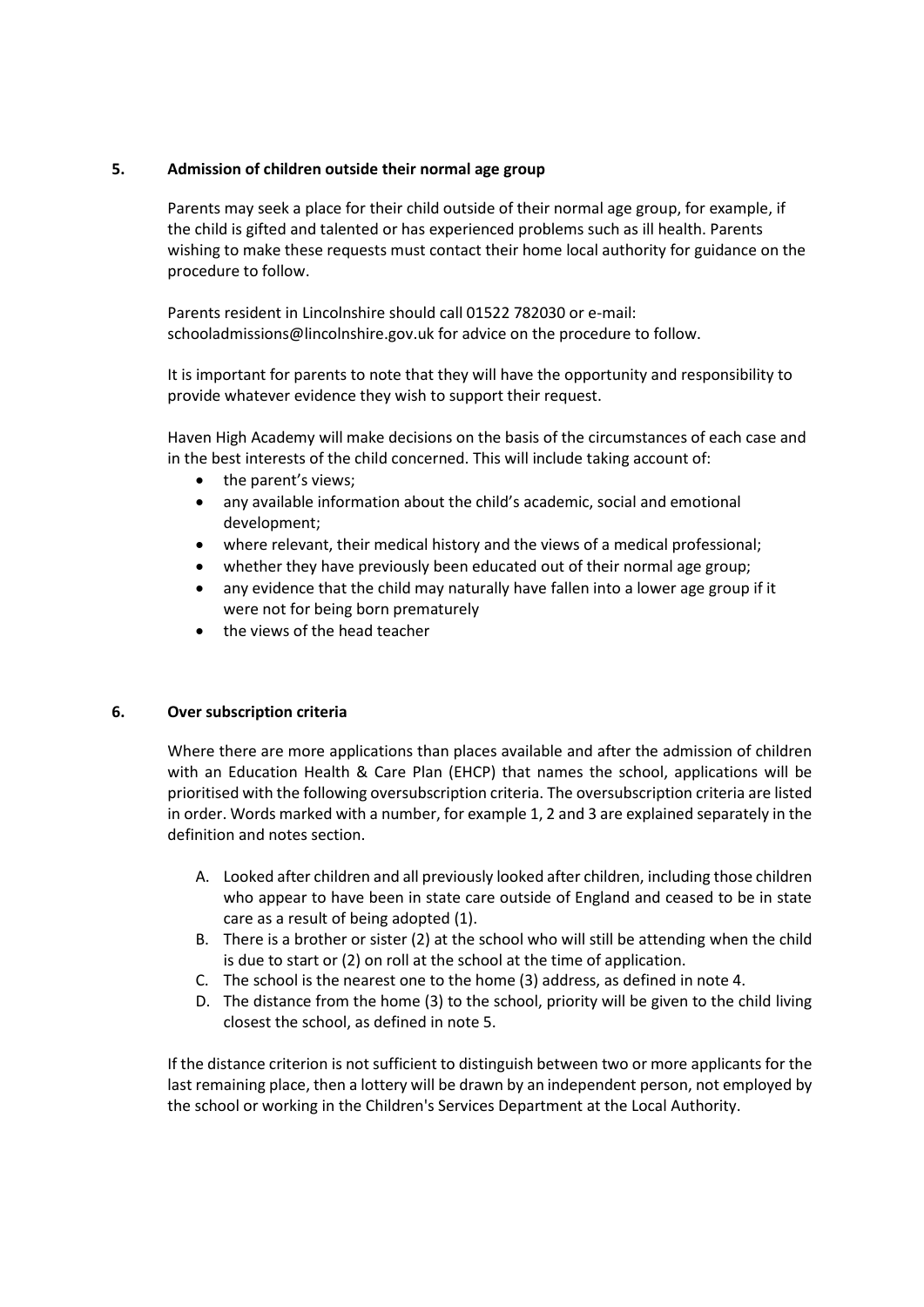#### 7. **In Year Admissions**

For a in year place, Haven High Academy will accept admissions into all year groups. In the event that this would cause prejudice to the provision of efficient education, or the efficient use of resources, it may be necessary to refuse a place.

If there are more applications than places, then the oversubscription criteria will be used to decide who should be offered the place. If it is necessary to refuse a place, then you will be told of the independent appeal system.

Parents can apply online at www.lincolnshire.gov.uk/schooladmissions or call 01522 782030 for a paper form.

#### **8. Fair Access Protocol**

Local Authorities are required to have Fair Access Protocols in order to make sure that unplaced children who live in the home local authority, especially the most vulnerable, are offered a place at a suitable school as quickly as possible. This includes admitting children above the published admissions number to schools that are already full.

Haven High Academy will participate in Lincolnshire County Councils Fair Access Protocol.

#### **9. Children of UK Service Personnel (UK Armed Forces)**

For families of service personnel with a confirmed posting to the area, or crown servants returning to live in the area from overseas, the Governing Board will:

- Allocate a place in advance of the family arriving in the area provided the application is accompanied by an official letter that declares a relocation date and a Unit postal address, intended address or quartering area address to use when considering the application against the school's oversubscription criteria.
- Accept a Unit postal address or quartering area address for admissions purposes for a service child, where the parent requests this.

The Governing Board will not refuse a service child a place because the family does not have an intended address or does not yet live in the area.

Evidence of an intended address will be required such as tenancy agreement, or mortgage statement. Please contact the school for more details.

For late coordinated applications and in year applications supported by the appropriate military documentation we will aim to remove any disadvantage to UK service personnel (UK Armed Forces)

The Governing Board will consider whether:

An application from that address would normally succeed in an oversubscribed year. There is any child on the reserve list with a higher priority under the oversubscription criteria. This is because we must only allocate places based on the criteria and must not admit a Service child ahead of another child with a higher priority under the criteria.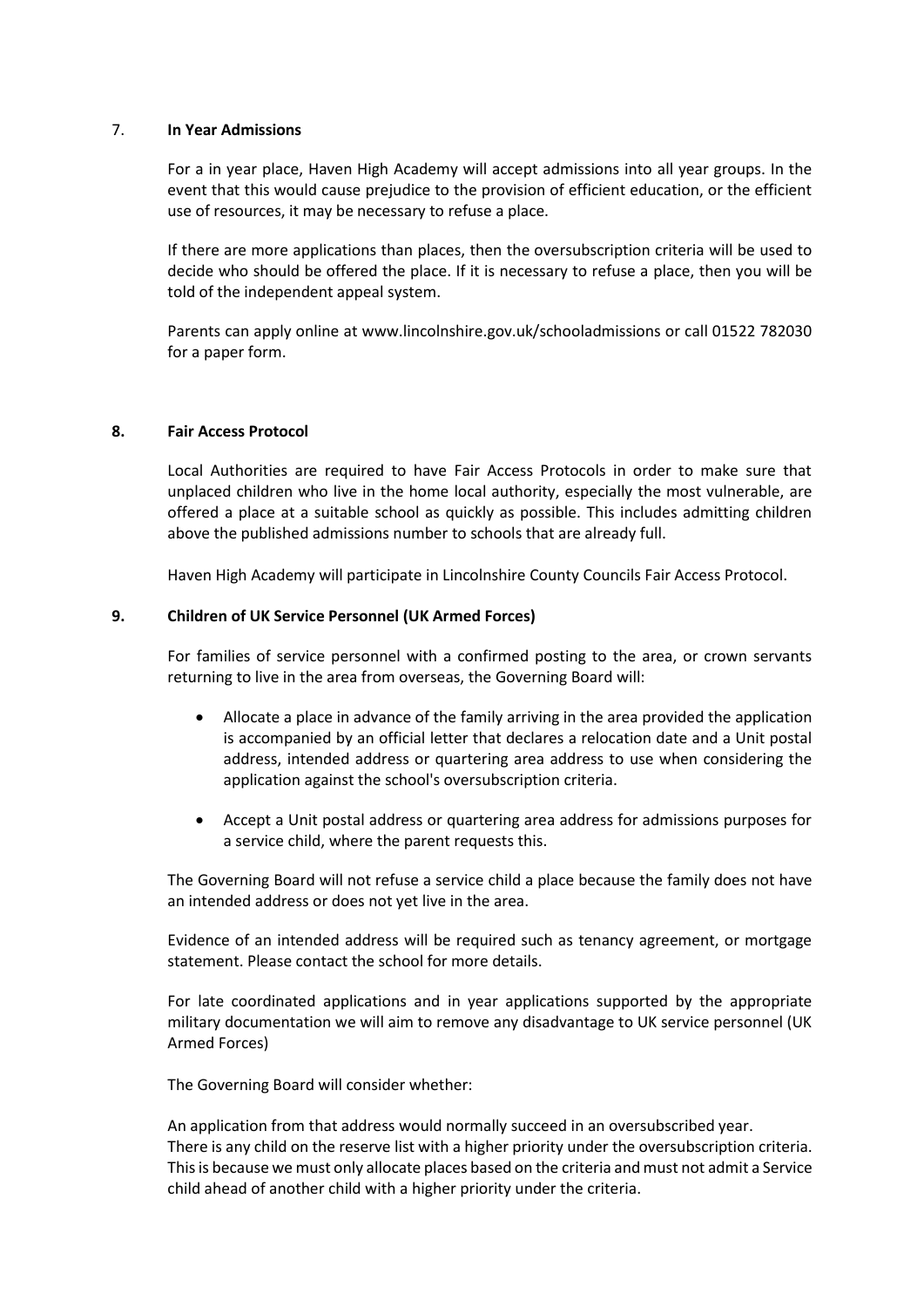The prejudice from admitting an extra child would be excessive.

The Governing Board have discretion to admit above the admission number in these circumstances if they wish but are not obliged to do so. If a place is refused, you will be informed of your right of appeal.

We will need the notice of posting or official government letter and posting address before we can consider an application under these arrangements.

#### **10. Fraudulent or Misleading Applications**

As an admission authority we have the right to investigate any concerns we may have about your application and to withdraw the offer of a place if we consider there is evidence that you have made a fraudulent claim or provided misleading information, for example a false address was given which denied a place to a child with a stronger claim. We reserve the right to check any address and other information provided so we can apply the oversubscription criteria accurately and fairly.

#### **11. Appeals**

The procedures for appeals relating to admissions will be in accordance with all relevant legislation. They are independent and entirely separate from the admission system. The decision of the appeal panel is binding on all parties.

Details of how to appeal a decision to refuse admission will be communicated to the applicant at the time of the refusal and will also be available on the Lincolnshire County Council website.

#### **12. Reserve lists**

For admission into the intake year the admission authority for Haven High Academy will keep a waiting list which we call a reserve list.

If we have to refuse a place at our school your child is automatically put on the reserve list, unless you have been offered a higher preference school.

This list is in the order of the oversubscription criteria, as required by the school admissions code. This means that names can move down the list if someone moves into the area and is higher placed under the oversubscription criteria. The admission authority must not take account of the time you have been on the list.

For the intake year the list is kept by the Local Authority Schools Admission Team until the end of August.

After this the school admissions code requires that schools keep the reserve list until the end of the autumn term.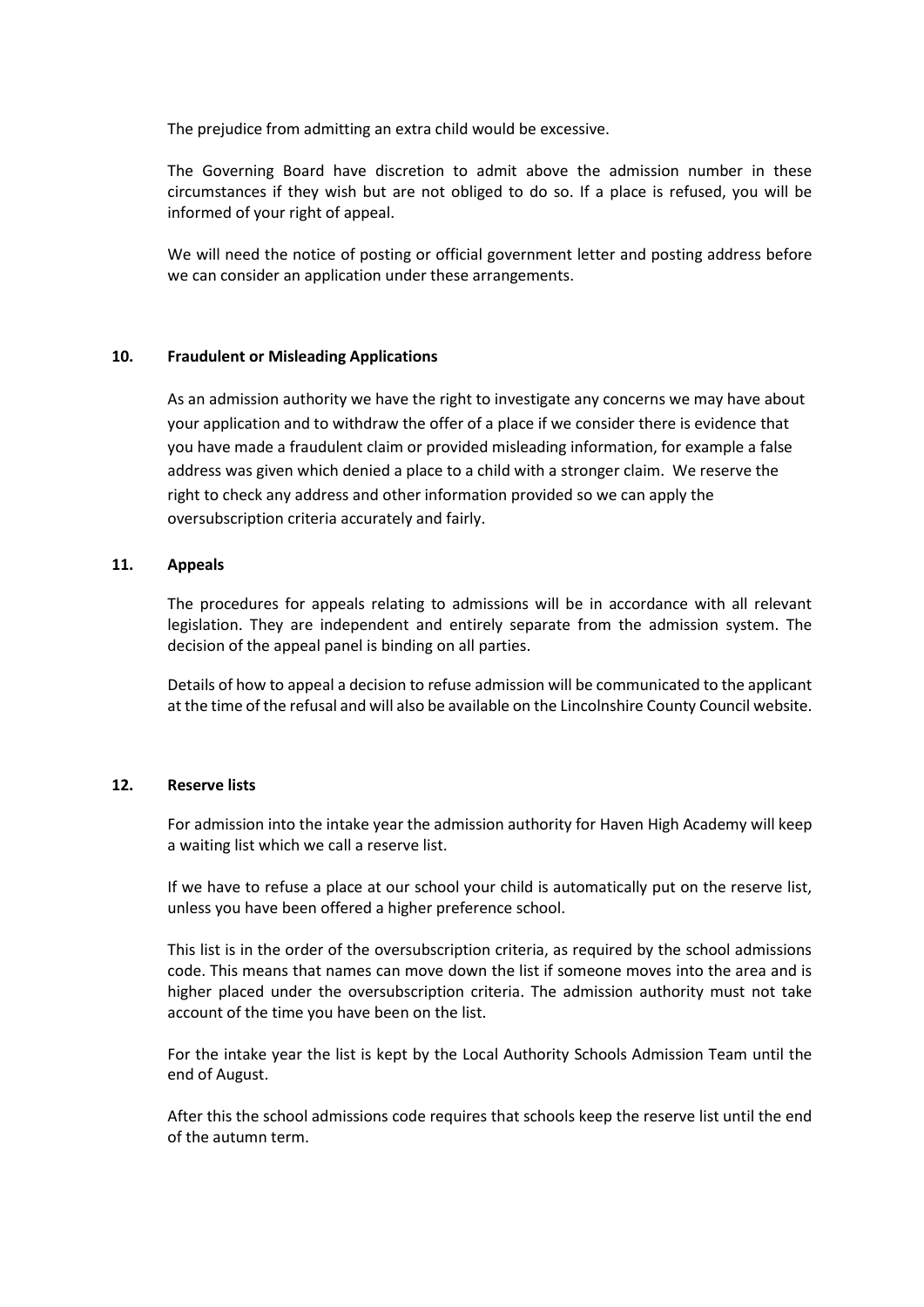#### **13. Definitions**

(1) A 'looked after child' is a child who is (a) in care of a local authority, or (b) being provided with accommodation by a local authority in the exercise of their social services functions (see the definition in Section 22(1) of the Children Act 1989) at the time of making an application to a school.

A child is regarded as having been in state care outside of England if they were accommodated by a public authority, a religious organisation, or any other provider of care whose sole or main purpose is to benefit society.

Previously looked after children are children who were looked after but ceased to be so because they were adopted (or became subject to a Child Arrangements Order or Special Guardianship Order). This includes children who were adopted under the Adoption Act 1976 (see section 12 adoption orders) and children who were adopted under the Adoption and Children's Act 2002 (see section 46 adoption orders).

Child arrangements orders are defined in s.8 of the Children Act 1989, as amended by s.12 of the Children and Families Act 2014. Child arrangements orders replace residence orders and any residence order in force prior to 22 April 2014 is deemed to be a child arrangements order.

Section 14A of the Children Act 1989 defines a 'special guardianship order' as an order appointing one or more individuals to be a child's special guardian (or special guardians).

(2) Brother or sister

A full brother or sister, whether or not resident in the same household. Another child normally living for the majority of term time in the same household, where an adult in the household has parental responsibility as defined by the Children Act 1989. Or any child in the household where an adult in the household is defined as a parent for the purposes of Section 576 of the Education Act 1996.

Twins and other siblings from a multiple birth

In these cases, all the children will be considered together as one application. If one or more can be admitted the school will admit all the children, unless this would make the class too large and prejudice the education of the other children.

Brothers and sisters in the same year group

Where there is only one place available in the school the children will be considered together as one application. The school will admit all the children, unless this would make the class too large and prejudice the education of the other children. We will offer the parent one place for one child and a different school for the other child or children.

(3) By home address we mean the address where the child lives for the majority of term time with a parent as defined in section 576 of the Education Act 1996 who has parental responsibility for the child as defined in the Children Act 1989.